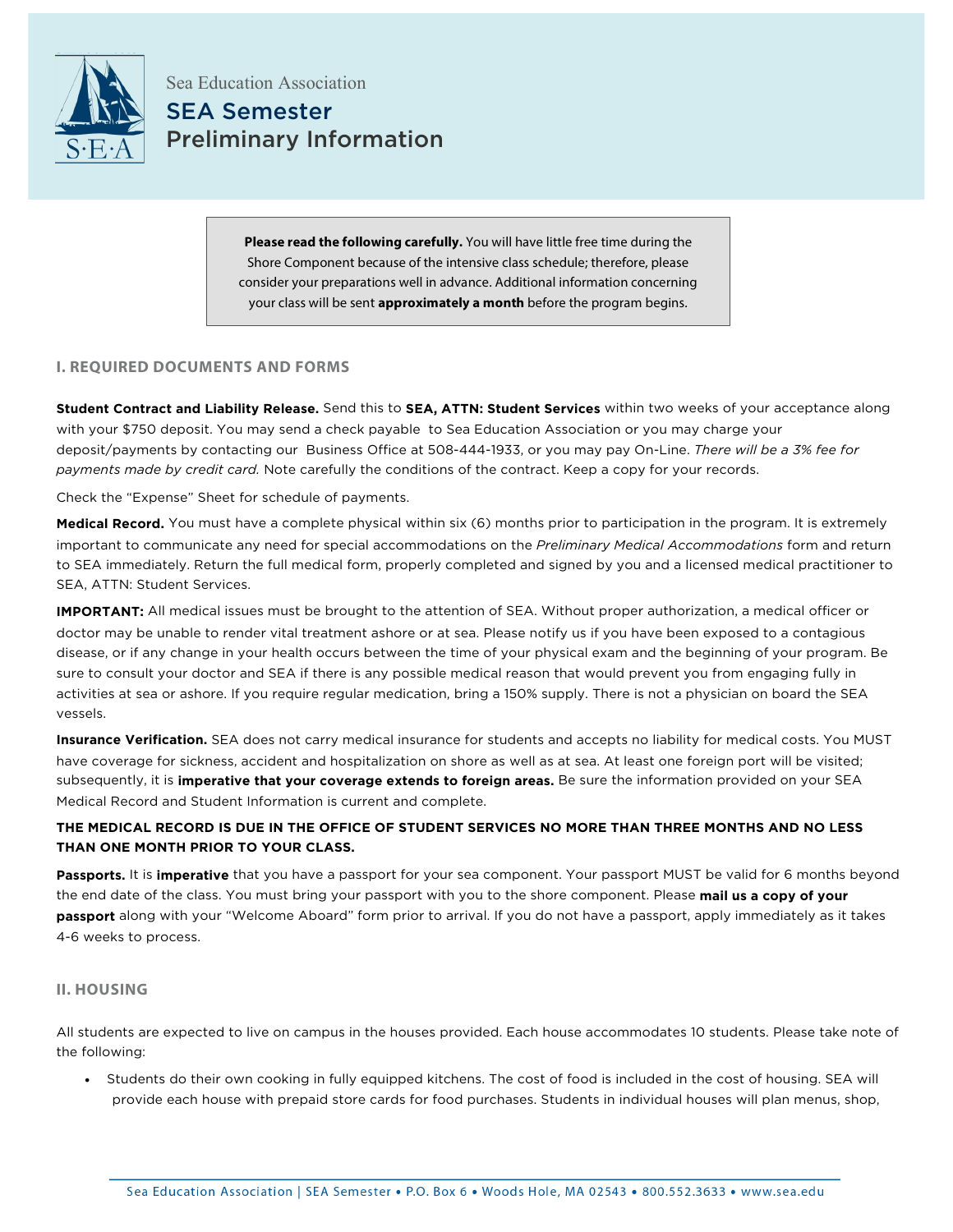cook, and clean after meals as a team.

- Each student is provided with a pillow. Please bring towels, bed linens (regular single bed), blanket, comforter or sleeping bag. There are coin operated laundry facilities.
- No Pets.
- Students may bring cars to campus. A bicycle is helpful to have during the Shore Component (spring, summer, and fall). SEA has some bikes available to students for use while on campus. We also have helmets and locks and access to the Shining Sea Bikeway, a fabulous bike path that runs from Woods Hole to North Falmouth. Students must sign a bike waiver in order to use the SEA bikes.

### **III. TRAVEL ARRANGEMENTS**

**Shore.** Sea's Campus is located at 171 Woods Hole Road, Falmouth, MA, equidistant between Falmouth and Woods Hole. You may use either Boston's Logan International Airport or T.F. Green Airport in Warwick, RI to fly into the region. Both airports are approximately 75 miles from Falmouth.

**Bus.** Peter Pan Bus (www.peterpanbus.com, 800-556-3815), serves Logan International Airport. Buses leave each terminal outside the baggage claim areas. Tickets may be purchased on board the bus. Peter Pan also serves T.F Green Airport and has transportation to Providence and then to Falmouth from the airport. Once you get to Falmouth or Woods Hole, you can take a taxi to the SEA campus (a 5 minute ride).

**Joining the ship.** Students should plan to join the SSV Corwith Cramer or SSV Robert C. Seamans between 2:00 and 4:00 pm on the designated day of departure. Make your travel arrangements accordingly. You will not be allowed to sign aboard unless you have passed all shore component courses, paid your tuition, and submitted to SEA the required forms noted above.

**Itinerary.** The precise itinerary and intermediate ports of your cruise will depend upon weather conditions, vessel maintenance or repair needs, the unpredictable timing of scientific projects, etc. Though scheduled arrival and departure times are normally met, they are subject to change or delay.

**Port Calls.** On the average, five to six days are spent in port during each sea component. While ashore, including Woods Hole, you are guests in the community. The dictates of common sense and courtesy should be followed - presentable appearance, politeness, respect for local laws and customs, and mature behavior.

**Leaving the Ship.** The ships typically arrive as scheduled on the morning of the last day of your cruise by 9:00 AM. Allow time to clear Customs and for travel to the airport. Tickets for travel to and from the ship should be secured in advance. You will receive detailed information specific to your voyage prior to program start.

### **IV. Curriculum**

Students participate in up to five academic courses centered on classroom learning; Oceanography, Nautical Science, and Maritime Studies are taught on shore. Morning classes are held Monday through Friday 8:00 am to 12 noon. Afternoon nautical and science labs, maritime discussion groups, and research proposal preparation typically last three to four hours. All classes are held on the SEA campus. On most days you will be in class from 8:00am to 4:00pm. Practical Oceanography I & II are taught at sea.

Registration: Most students **are registered with Boston University upon arrival. Students from affiliated institutions remain registered at their home schools.**

**Transcripts.** Official transcripts are available from Boston University upon completion of the program. Transcripts from SEA are sent directly to affiliated institutions. Information regarding this process is available on our website http://www.sea.edu.

**Computers.** SEA has a computer lab with 15 IBM PC's. Internet access is available from these computers. You will be able to access your home school email account if your school allows access from outside your home campus. SEA's campus also has wireless access throughout the campus including student housing. If you have a personal laptop computer, you should bring it for the shore component. You can bring your personal laptop to sea, but be sure you have adequate protection for it while on